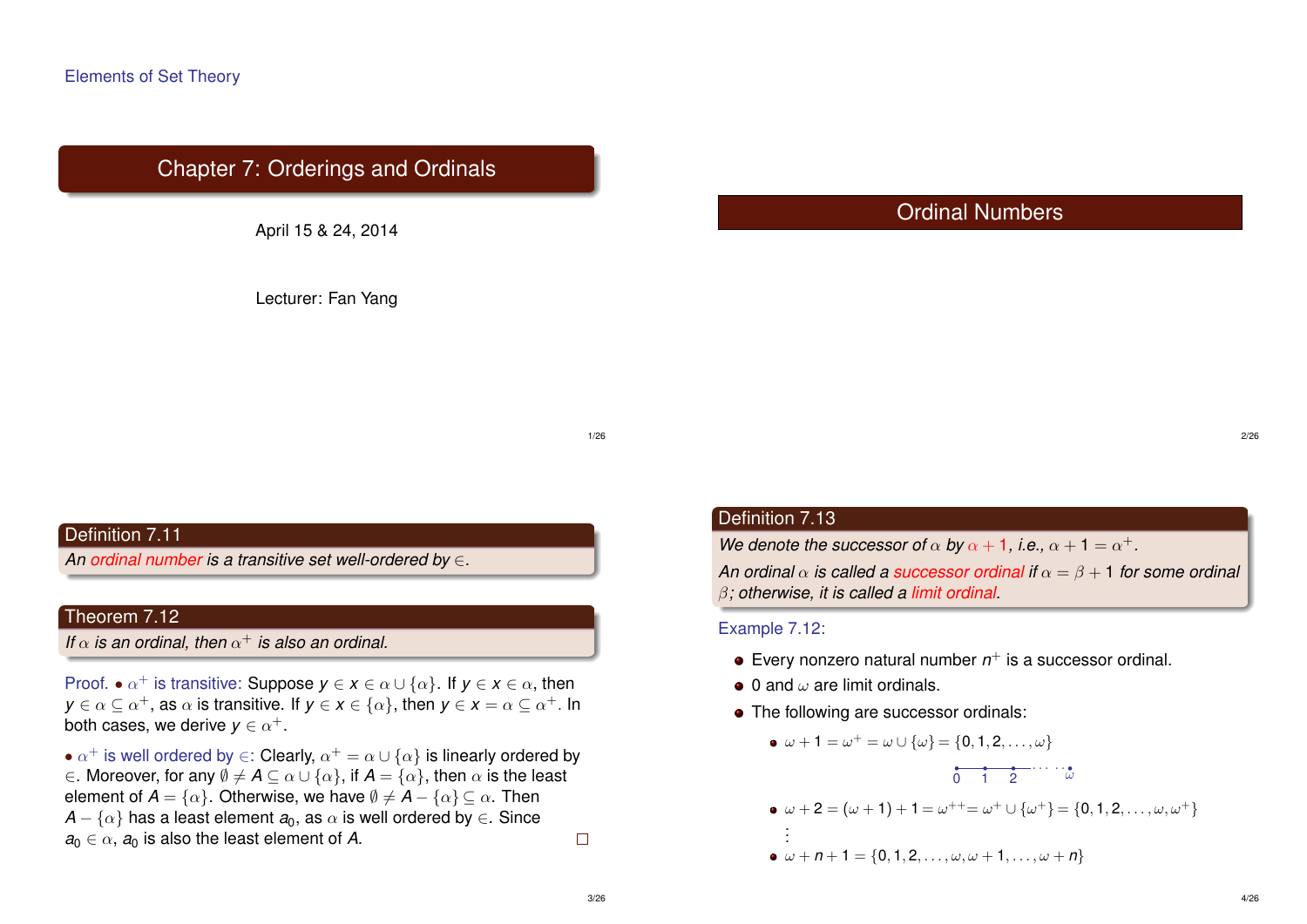# Lemma 7.14

*If*  $\alpha$  *is an ordinal, then any*  $\beta \in \alpha$  *is also an ordinal.* 

Proof. Since any ordinal  $\alpha$  is transitive,  $\beta \in \alpha$  implies  $\beta \subseteq \alpha$ . Hence  $\beta$ is well ordered by  $\in$  since  $\alpha$  is well ordered by  $\in$ .

To show  $\beta$  transitive, suppose  $x \in y \in \beta$ . Since  $\alpha$  is transitive,  $y \in \alpha$ , thereby  $x \in \alpha$ . Since  $\alpha$  is linearly ordered by  $\in$ , we conclude that  $x \in \beta$ .  $\Box$ 

# Theorem 7.17

*Let* α, β, γ *be ordinals.*

- **1** (irreflexivity)  $\alpha \notin \alpha$  for any ordinal  $\alpha$ .
- **2** *(transitivity)*  $\alpha \in \beta \in \gamma \Longrightarrow \alpha \in \gamma$
- <sup>3</sup> *(trichotomy) Exactly one of the following three cases holds*

 $\alpha \in \beta$ ,  $\alpha = \beta$ ,  $\beta \in \alpha$ .

<sup>4</sup> *Every nonempty set S of ordinals has a* <*-least element, and* min  $S = \bigcap S$ .

*Consequently, every set of ordinal numbers is well-ordered by* <*.*

Proof. (1) Otherwise the set  $\alpha \cup {\alpha}$  would have the infinite descending chain

 $\cdots \in \alpha \in \alpha \in \alpha$ ,

contradicting that fact that the ordinal  $\alpha^+=\alpha\cup\{\alpha\}$  is well-ordered by ∈.

(2) Follows from  $\gamma$  being a transitive set.

# Definition 7.15

*For all ordinals* α *and* β*, define*

 $\alpha < \beta$  *iff*  $\alpha \in \beta$ .

### For example:

- $n < \omega$  for all  $n \in \omega$ .
- $\bullet \ \alpha < \alpha^+ = \alpha \cup \{\alpha\}$  for all ordinal  $\alpha$ .

# Lemma 7.16

*For any ordinals*  $\alpha, \beta$ *, if*  $\alpha \subset \beta$  *then*  $\alpha \in \beta$ *.* 

Proof. If  $\alpha \subset \beta$ , then  $\beta - \alpha \neq \emptyset$ . Let  $\gamma$  be the least element of  $\beta - \alpha$ .

Claim:  $\alpha = \gamma$ .

" $\sup$ ": For any  $\delta \in \gamma$ , since  $\gamma = \min(\beta - \alpha)$ , we must have that  $\delta \in \alpha$ .

" $\subset$ ": For any  $\delta \in \alpha$ , if  $\delta \notin \gamma$ , then as  $\delta, \gamma \in \beta$  and  $\beta$  is linearly ordered by  $\epsilon$ , we conclude that  $\gamma \in \delta$ . Since  $\alpha$  is transitive, it follows that  $\gamma \in \alpha$ , contradicting the choice of  $\gamma$ .  $\Box$ 

It follows from the above Lemma that for any two ordinals  $\alpha$ ,  $\beta$ ,

 $\alpha \leq \beta \iff \alpha \subseteq \beta$ .

6/26

(3). If two of the three cases hold, then  $\alpha \in \alpha$ , contradicting item (1). It remains to check that at least one of the three cases holds.

Claim:  $\alpha \cap \beta$  is an ordinal. Indeed, since  $\alpha$  and  $\beta$  are transitive,  $\alpha \cap \beta$  is transitive. Besides,  $\alpha \cap \beta \subseteq \alpha$  is well ordered by  $\in$ , as  $\alpha$  is well ordered by ∈.

Now, if  $\alpha \cap \beta = \alpha$  or  $\beta$ , then  $\alpha \subset \beta$  or  $\beta \subset \alpha$ , which by Lemma 7.15 implies that at least one of the three cases holds.

Suppose  $\alpha \cap \beta \subseteq \alpha$  and  $\alpha \cap \beta \subseteq \beta$ , Then  $\alpha \cap \beta \in \alpha$  and  $\alpha \cap \beta \in \beta$ , which lead to  $\alpha \cap \beta \in \alpha \cap \beta$ , contradicting item (1).

(4). Let *S* be a nonempty set of ordinals. We first show that  $\bigcap S$  is an ordinal.

Take  $\alpha \in \mathcal{S}$ . If  $\bigcap \mathcal{S} = \alpha$ , then  $\bigcap \mathcal{S}$  is an ordinal. If  $\bigcap \mathcal{S} \subset \alpha$ , then  $\bigcap\mathcal{S}\in\alpha$  is an ordinal by Lemma 7.16 and Lemma 7.14.

Clearly,  $\bigcap S \subseteq \beta$  for all  $\beta \in S$ , which implies that  $\bigcap S \leq \beta$  for all  $\beta \in S$ . To show that min  $S = \bigcap S$ , it then remains to show that  $\bigcap S \in S$ .

Assume  $\bigcap S \notin S$ . Then  $\bigcap S \subsetneq \beta$  for all  $\beta \in S$ . By Lemma 7.16,  $\bigcap$  *S*  $\in$   $\beta$  for all  $\beta$   $\in$  *S*, thereby  $\bigcap$  *S*  $\in$   $\bigcap$  *S*, contradicting item(1).

5/26

 $\Box$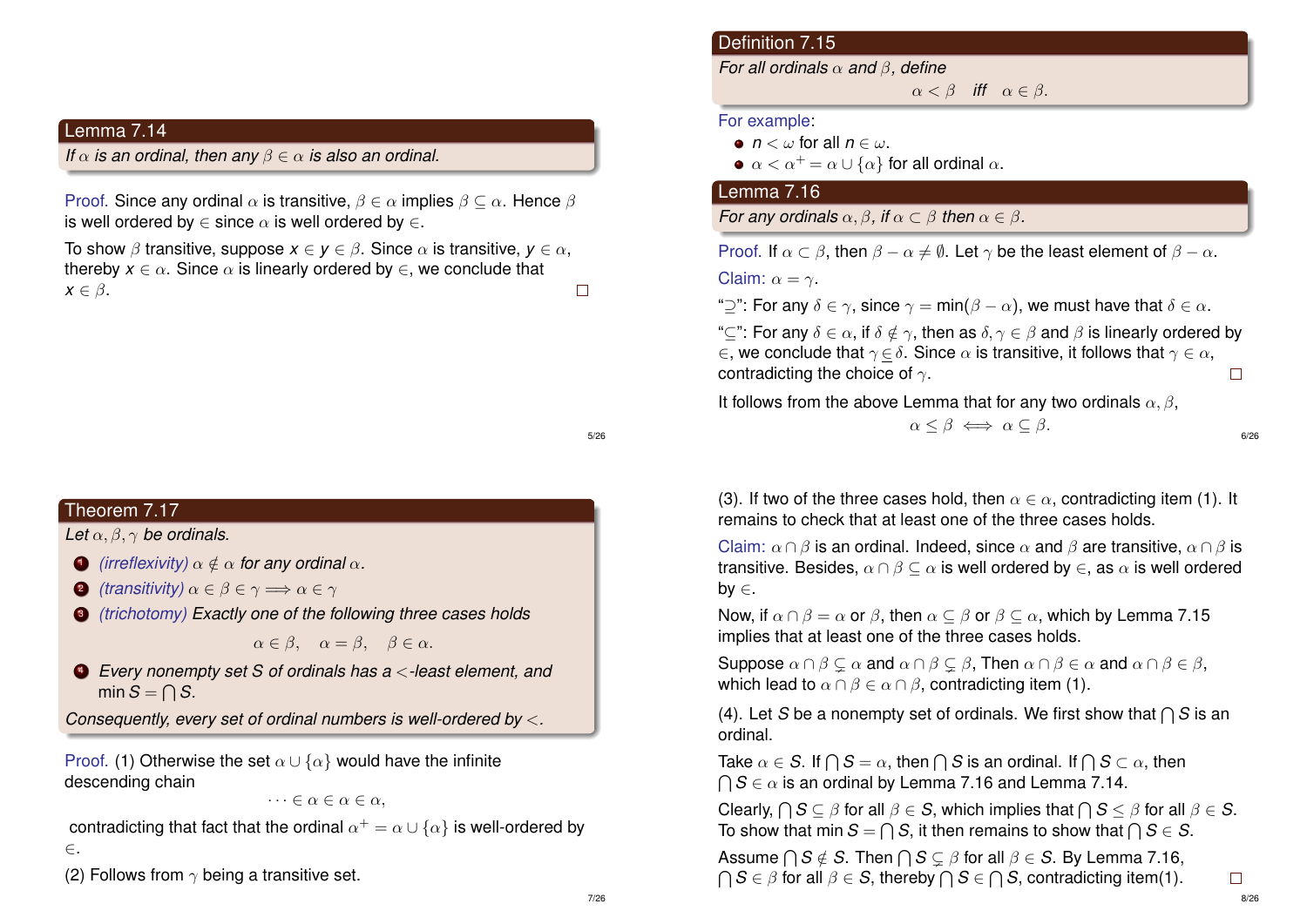# Corollary 7.18

- <sup>1</sup> *Any transitive set of ordinal numbers is itself an ordinal number.*
- 2 If S is a nonempty set of ordinals, then  $\bigcup\mathcal{S}$  is an ordinal.

Proof. (1). By the preceding theorem, every set *S* of ordinals is well-ordered by ∈. If *S* is in addition a transitive set, then *S* is an ordinal number.

(2). By (1), it suffices to prove that  $\bigcup S$  is transitive.

For any  $x\in \bigcup S,$  we have that  $x\in \alpha$  for some  $\alpha\in S.$  Since the ordinal  $\Box$  $\alpha$  is transitive,  $\textsf{x}\subseteq \alpha\mathop{\subseteq}\bigcup \mathcal{S}.$  Hence  $\bigcup \mathcal{S}$  is transitive.

Remark: Slearly,  $\bigcup\mathcal{S}=$  sup S. If *S* contains a greatest element  $\gamma$ , then sup  $S = \gamma$ . Otherwise, sup  $S > \gamma$  for all  $\gamma \in S$ .

#### The following are ordinals:

$$
\begin{aligned}\n& \bullet \omega + n + 1 = \{0, 1, 2, \ldots, \omega, \omega + 1, \ldots, \omega + n\} \\
& \bullet \sup \{\omega + n \mid n \in \omega\} = \bigcup \{\omega + n \mid n \in \omega\} \\
& = \{0, 1, 2, \ldots, \omega, \ldots, \omega + n, \ldots\} \\
& = \omega + \omega = \omega \cdot 2 \\
\bullet \omega \cdot 2 + 1 = \{0, 1, 2, \ldots, \omega, \omega + 1, \omega + 2, \ldots, \omega + \omega\} \\
& \vdots \\
& \bullet \sup \{\omega \cdot 2 + n \mid n \in \omega\} = \{0, 1, \ldots, \omega, \ldots, \omega \cdot 2, \omega \cdot 2 + 1, \ldots\} \\
& = \omega \cdot 2 + \omega = \omega \cdot 3 \\
\vdots \\
& \bullet \sup \{\omega \cdot n \mid n \in \omega\} = \{0, 1, \ldots, \omega, \ldots, \omega \cdot 2, \ldots, \omega \cdot 3, \ldots\} \\
& = \omega \cdot \omega = \omega^2 \\
\bullet \sup \{\omega^n \mid n \in \omega\} = \omega^\omega \\
\bullet \sup \{\omega^\omega \mid n \in \omega\} = \omega^\omega \\
\vdots\n\end{aligned}
$$

9/26

The class of all ordinals is denoted by Ord.

# Theorem 7.19 (Burali-Forti Paradox)

*There is no set to which every ordinal number belongs, i.e.,* Ord *is a proper class.*

Proof. By Lemma 7.14,

$$
\beta \in \alpha \in \text{Ord} \Longrightarrow \beta \in \text{Ord}.
$$

Thus, if Ord was a set, then it is a transitive set of ordinals. It then follows from Corollary 7.18 that the set Ord is an ordinal itself, meaning that  $Ord \in Ord$ , which is impossible.  $\Box$ 

# Corollary 7.20

*The natural numbers are exactly the finite ordinal numbers.*

Proof. Obviously natural numbers are finite ordinals. Conversely, if  $\alpha$  is not a natural number, i.e.,  $\alpha \notin \omega$ , then we must have that  $\omega \in \alpha$ , which implies that  $\omega \subset \alpha$ , as  $\alpha$  is transitive. That is,  $\alpha$  has an infinite subset, hence  $\alpha$  is infinite.  $\Box$ 

10/26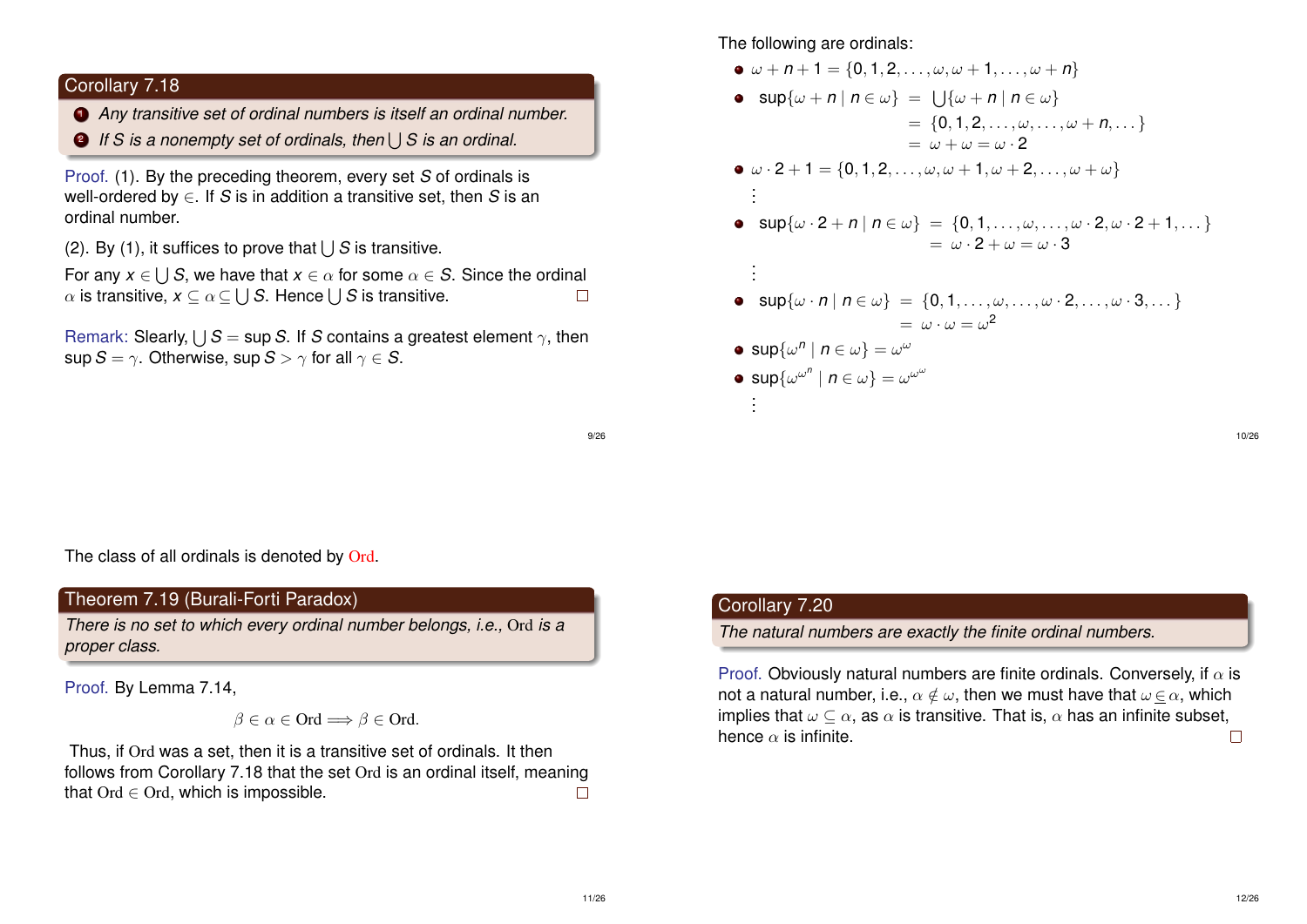### Lemma 7.21

*Let*  $\beta$  *be an ordinal. Then*  $\alpha \in \beta$  *iff*  $\alpha$  *is an initial segment of*  $\beta$ , *i.e.*,  $\alpha = \operatorname{seg}_\beta \gamma$  for some  $\gamma \in \beta$  .

Proof. Recall:

 $\text{seg}_{\beta} \gamma = \{ \delta \in \beta \mid \delta \in \gamma \}.$ 

" $\Longleftarrow$ ": Assume  $\alpha=\text{seg}_\beta\,\gamma$  for some  $\gamma\in\beta.$  Then  $\alpha\subset\beta,$  which implies  $\alpha \in \beta$ .

" $\implies$ ": Conversely, assume  $\alpha \in \beta$ , we prove that  $\alpha = \text{seg}_\beta \alpha$ . Clearly,  $\text{seg}_{\beta} \alpha \subseteq \alpha$ . Conversely, for any  $\delta \in \alpha$ , since  $\alpha \in \beta$ , we derive  $\delta \in \beta$ , which means  $\delta \in \text{seg}_\beta \alpha$ .  $\Box$ 

# Theorem 7.22

*For any ordinals*  $\alpha$ ,  $\beta$ , *if*  $(\alpha, \epsilon) \cong (\beta, \epsilon)$ *, then*  $\alpha = \beta$ *.* 

Proof. Assume  $(\alpha, \in) \cong (\beta, \in)$ . If  $\alpha \in \beta$ , then by Lemma 7.21 we derive  $\alpha = \text{seg}_{\beta} \alpha$ . It follows that  $(\text{seg}_{\beta} \alpha, \in) \cong (\beta, \in)$ , which is impossible. By the same argument,  $\beta \notin \alpha$ . Hence by trichotomy, we conclude that  $\alpha = \beta$ .  $\Box$ 

13/26

Replacement Axioms

*Let*  $\phi(x, y)$  *be a formula not containing B such that for all x, there exists a unique y such that* φ(*x*, *y*) *holds. Then, for every set A, the following is a set:*

*B* = {*y* | ∃*x* ∈ *A*( $\phi$ (*x*, *y*) }.

Example 7.13: If *A* is a set, then

$$
\{\wp x \mid x \in A\} = \{y \mid \exists x \in A(y = \wp x)\}\
$$

is also a set.

Example 7.14: If *S* is a set, then

$$
\{|x| : x \in S\} = \{y : \exists x \in S(y = |x|)\}
$$

is also a set.

# Fact 7.23

Let  $(A, <)$  and  $(B, <')$  be two well-ordered sets.

- $\Box$  *If*  $(A, <) \cong (\text{seg}_B y, <')$  for some  $y \in B$ , then for any  $x \in A$ , we have *that*  $(\text{seg}_A x, <) \cong (\text{seg}_B z, <')$  *for some z* <' *y*.
- **2** *If*  $(A, \leq) \cong (\alpha, \in)$ , then for any  $x \in A$ , we have that  $(\text{seg}_A \mathbf{x}, <) \cong (\beta, \in)$  *for some ordinal*  $\beta \in \alpha$ *.*

Proof of (2). By (1),  $(\text{seg}_A x, <) \cong (\text{seg}_\alpha \gamma, \in)$  for some  $\gamma \in \alpha$ . But by Lemma 7.21,  $\text{seg}_{\alpha} \gamma \in \alpha$ .

14/26

 $\Box$ 

#### Theorem 7.24

*Every well-ordered set is isomorphic to a unique ordinal.*

Proof. The uniqueness of such ordinals follows from Theorem 7.22. It then suffices to prove the existence part of the theorem. Let  $(W, <)$  be a well-ordered set. Consider the set

 $A = \{x \in W \mid (\text{seg}_{W}x, \leq) \cong (\alpha_{x}, \in) \text{ for some unique } \alpha_{x}\}.$ 

By replacement axiom,

$$
S = \{ \alpha_x \mid x \in A \} = \{ y \mid \exists x \in A(y = \alpha_x) \}
$$

is a set. Claim: *S* is a transitive set, which by Corollary 7.18 will imply that the set *S* is an ordinal, denoted by  $\alpha$ .

Indeed, for any  $\beta \in \alpha_{\mathsf{x}} \in \mathcal{S}$ , by Lemma 7.21, we have that  $\beta = \text{seg}_{\alpha_{\mathsf{x}}} \beta$ . Since  $(\alpha_{x}, \in) \cong (seg_{W}x, <)$ , by Fact 7.23, we know that

$$
(\beta,\in)=(\operatorname{seg}_{\alpha_x}\beta,\in)\cong(\operatorname{seg}_{W}y,<)
$$

for some  $y < x$ , thereby  $\beta = \beta_y \in S$ .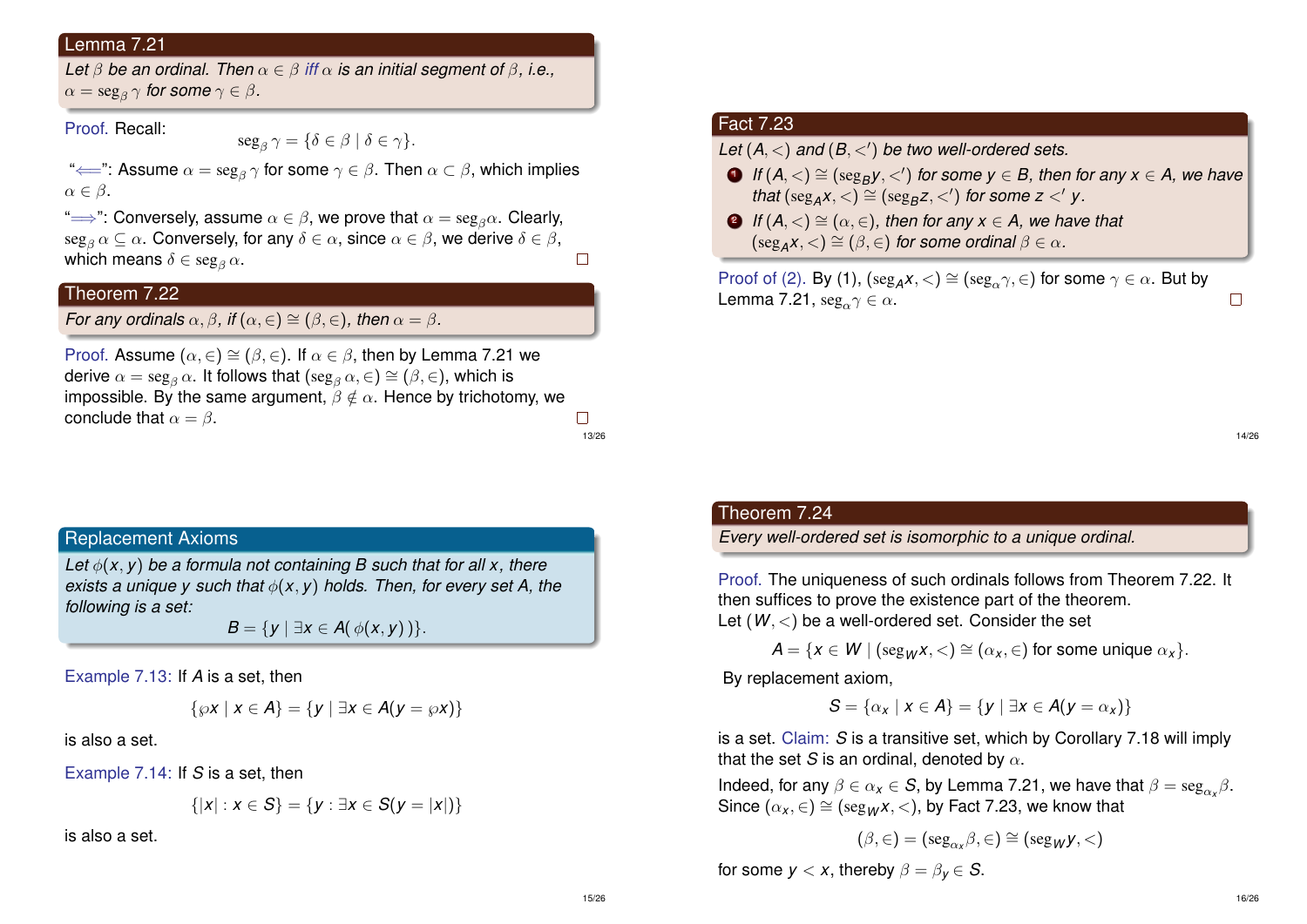Claim: Either  $A = W$  or A is an initial segment of W.

Suppose  $A \neq W$ . Let  $x_0 = \min(W - A)$ . We show that

 $A = \text{seg}_{W} x_0 = \{x \in W \mid x < x_0\}.$ 

Clearly  $\text{seg}_{W}x_0 \subseteq A$ . Conversely, for any  $y \in A$ , we have that  $(\text{seg}_W y, <) \cong (\alpha_y, \in)$ . If  $x_0 \leq y$ , then  $(\text{seg}_W x_0, <) \cong (\beta, \in)$  for some  $\beta \in \alpha_V$ . But then,  $x_0 \in A$ , a contradiction. Hence  $\text{seg}_W x_0 = A$ .

Define a function  $f : A \rightarrow \alpha$  by taking

 $f(x) = \alpha_x$ .

We now show that *f* is one-to-one and order preserving.

For any *x*,  $y \in A$  with  $x < y$ , since  $(\text{seg}_{W}y, <) \cong (\alpha_{y}, \in)$ , we have that  $(\text{seg}_{W}X, <) \cong (\gamma, \in)$  for some  $\gamma \in \alpha_{V}$ . Since we also have that  $(\text{seg}_{\mathcal{W}}x, \leq) \cong (\alpha_x, \in)$ , by Theorem 7.22, we conclude that  $\alpha_x = \gamma \in \alpha_y$ .

Then  $(A, \leq) \cong (\alpha, \in)$ . If  $A = \text{seg}_{M}X_0$  for some  $x_0 \in W$ , then by definition, we must have that  $x_0 \in A$ , which is a contradiction.

Hence,  $A = W$  and *f* is an isomorphism from W onto  $\alpha$ , as desired.  $\Box$ 17/26

For the well-ordered set ( $\omega, \in$ ), we had the following induction principle:

Strong Induction Principle for  $\omega$ *Let B be a subset of*  $\omega$ . *Suppose that for every n*  $\in \omega$ . *if*  $m \in B$  holds for all  $m \in n$ , then  $n \in B$ . *Then*  $B = \omega$ .

In general, for well-ordered sets, we have the following transfinite induction principle:

# Transfinite Induction Principle

*Let* < *be a well ordering on a set A. Assume that B is a subset of A with the property that for every*  $t \in A$ *,* 

 $\text{seg}_A t \subseteq B \Longrightarrow t \in B.$  (\*)

*Then*  $B = A$ .



A subset *B* of *A* satisfying (∗) is said to be a <*-inductive* subset of *A*.

Example 7.15: Any ordinal  $\alpha$  is well-ordered by  $\in$ . To show that some property  $P(x)$  holds for all ordinals  $\beta \in \alpha$ , i.e., to show that  $B = \alpha$  for

Transfinite Induction and Recursion

$$
B = \{ \beta \in \alpha \mid P(\beta) \},
$$

by Transfinite Induction Principle, it suffices to show that *B* is  $\in$ -inductive, i.e., for each  $\beta \in \alpha$ ,

$$
seg_{\alpha}\beta = \beta \subseteq B \Longrightarrow \beta \in B. \tag{*}
$$

• In fact, Transfinite Induction Principle also holds for the well-ordered class (Ord,  $\in$ ). So to show that some property  $P(x)$  holds for all ordinals, i.e.,  $B = \text{Ord}$  for

$$
B = \{ \beta \in \text{Ord} \mid P(\beta) \},
$$

it suffices to check that  $(*)$  holds for any ordinal  $\beta$ .

Proof. (of Transfinite Induction Principle) If *B* ( *A*, then *A* − *B* has a least element *m*. Then for every  $y \in A$  such that  $y < m$ , we must have that  $y \in B$ . But this means that seg  $m \subset B$ . By the assumption, we have  $m \in B$ . A contradiction.  $\Box$ 

18/26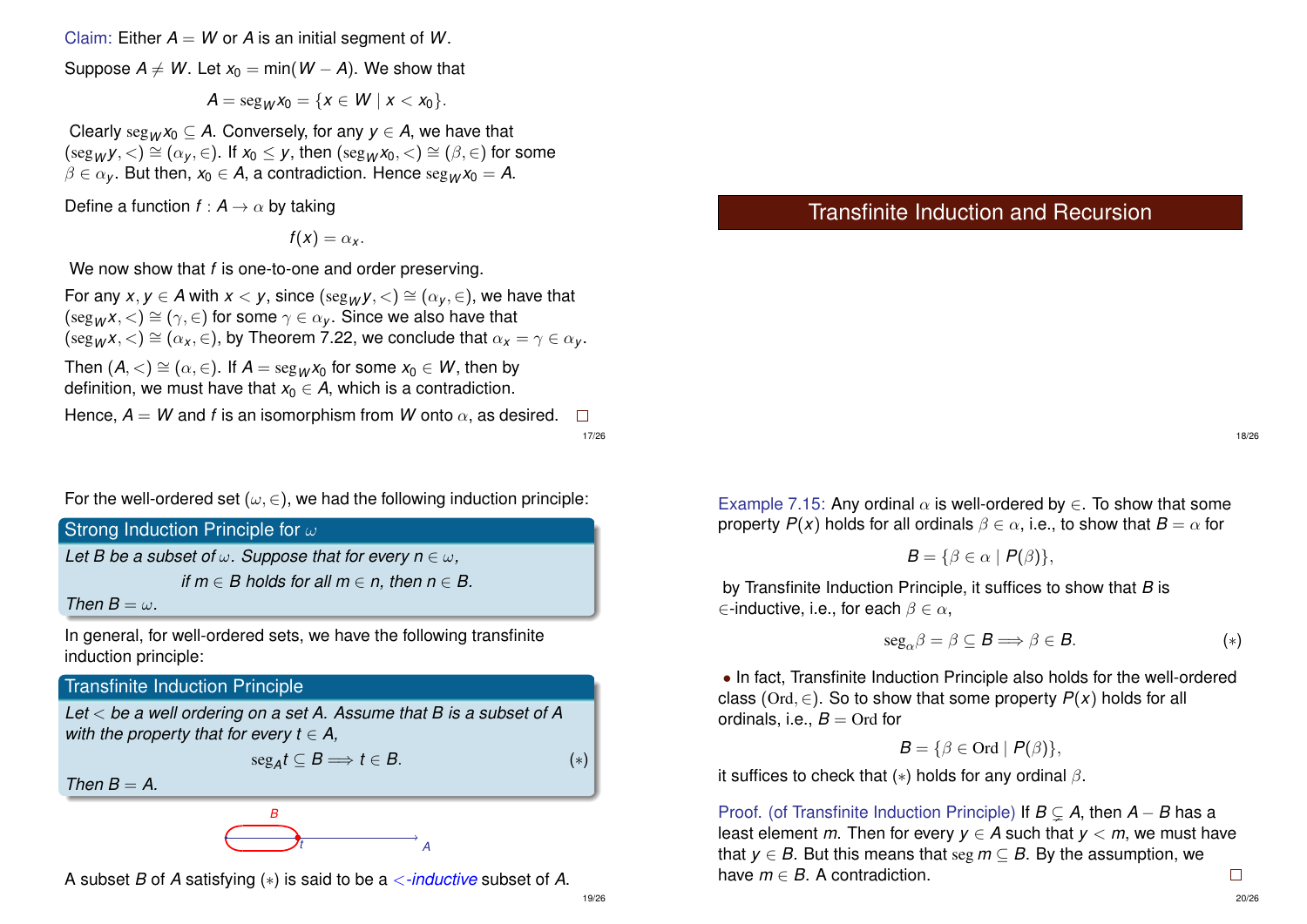#### Let  $\alpha$  be an ordinal. Define

. .

 $\langle A \rangle^{\langle \alpha} A = \{ f : \beta \to A \mid \beta < \alpha \wedge f \text{ is a function} \}.$ 

# Transfinite Recursion Theorem (Preliminary Form)

*Let A be a set,* α *an ordinal and G* : <α*A* → *A a function. Then there exists a unique function F* :  $\alpha \rightarrow A$  *such that for all*  $\xi < \alpha$ 

 $F(\xi) = G(F \restriction \xi).$ 

Example 7.16: Given a set *A* and consider the ordinal ω. Suppose we have a function  $G$  : <sup><ω</sup>A → A. By Transfinite Recursion Theorem, there exists a unique function  $F : \omega \to A$  such that for each  $n \in \omega$ ,

$$
F(n)=G(F\restriction n).
$$

That is,

$$
F(0) = G(F \upharpoonright 0) = G(\emptyset)
$$
  
\n
$$
F(1) = G(F \upharpoonright 1) = G(\{ (0, F(0)) \})
$$
  
\n
$$
F(2) = G(F \upharpoonright 2) = G(\{ (0, F(0)), (1, F(1)) \})
$$

21/26

# Transfinite Recursion Theorem

*Let G be a function on a class. Then there exists a unique function F on* Ord *such that for each ordinal* α*,*

 $F(\alpha) = G(F \restriction \alpha).$ 

Example 7.17: (Ordinal Arithmetic) Fix an ordinal  $\alpha$ . By transfinite recursion theorem, there exists a unique function  $+_{\alpha}$  (adding  $\alpha$ ) on Ord such that

- $\bullet +_{\alpha}(0) = \alpha$
- $+_{\alpha}(\beta^{+}) = (+_{\alpha}(\beta))^{+}$

 $\bullet +_{\alpha}(\lambda) = \sup\{+\alpha(\beta) \mid \beta < \lambda\}$  for limit ordinal  $\lambda$ 

Hence, we can define addition  $+$  on Ord recursively as

- $\bullet$   $\alpha + 0 = \alpha$
- $\alpha + \beta^+ = (\alpha + \beta)^+$

$$
\bullet \ \alpha + \lambda = \sup\{\alpha + \beta \mid \beta < \lambda\}
$$

Similarly, multiplication on Ord is defined recursively as

 $\bullet \ \alpha \cdot 0 = 0$ 

$$
\bullet \ \alpha \cdot \beta^+ = \alpha \cdot \beta + \alpha
$$

 $\bullet \ \alpha \cdot \lambda = \sup\{\alpha \cdot \beta \mid \beta < \lambda\}$  for limit ordinal  $\lambda$ 

# Well-Ordering Principle

*For any set A, there is a well ordering on A.*

Note: The usual ordering on  $\mathbb R$  is not a well ordering, but the above principle asserts that there *exists* a well ordering on R.

#### Numeration Theorem

*Any set is equinumerous to some ordinal number.*

Proof. By Well-Ordering Principle, any set *A* is well-ordered by some ordering  $\langle$ . Let  $\alpha$  be the unique ordinal that is isomorphic to  $(A, \langle)$ . Clearly,  $\alpha \approx A$ .  $\Box$ 

# Definition 7.25

*For any set A, define the cardinal number of A to be the least ordinal equinumerous to A, i.e.,*  $|A| = min\{\alpha \in \text{Ord} \mid \alpha \approx A\}$ *.* 

# Debts Paid